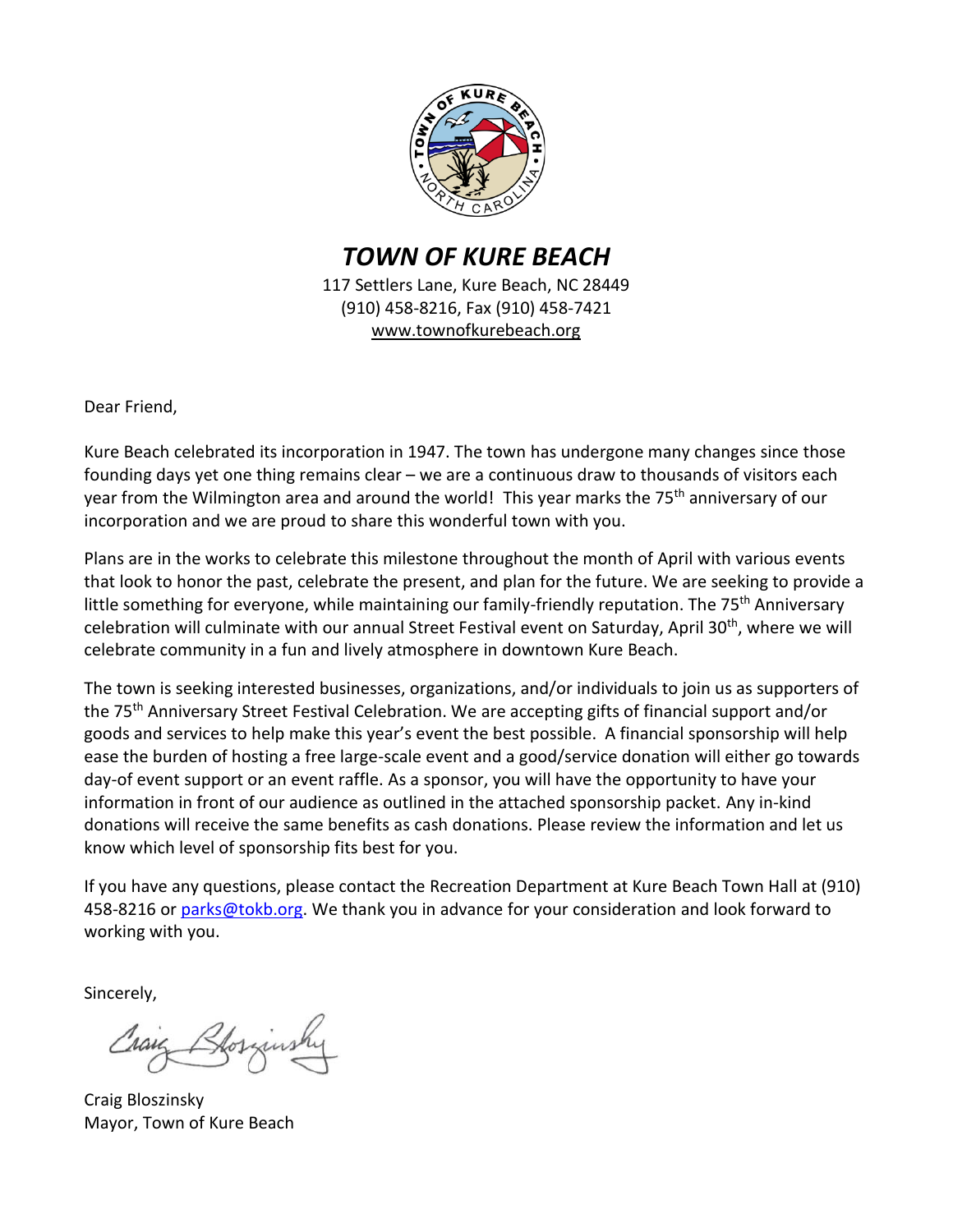

*TOWN OF KURE BEACH*

117 Settlers Lane, Kure Beach, NC 28449 (910) 458-8216, Fax (910) 458-7421 [www.townofkurebeach.org](http://www.townofkurebeach.org/)

# **75 th Anniversary Celebration Sponsorship**

### **Storm Surge Sponsor (\$2,500 donation)**

- Large corporate logo signage displayed at main stage
- Corporate logo recognition of your sponsorship in online and print marketing**\***
- Option to setup a Marketing Booth in a high traffic, high visibility location near the main stage
- Recognition of your sponsorship verbally and visually at the event
- Recognition of your sponsorship on the Town website with a link to your website
- Reserved parking at the Kure Beach Community Center on the day of the event

### **High Tide Sponsor (\$1,000 donation)**

- Recognition of your sponsorship in online and print marketing**\***
- Option to setup a Marketing Booth in a high traffic, high visibility location near the main stage
- Recognition of your sponsorship verbally and visually at the event
- Recognition of your sponsorship on the Town website with a link to your website

### **Low Tide Sponsor (\$500 donation)**

- The opportunity to display promotional materials (handouts and/or marketing materials) at a single Sponsor Table in vendor area *(Placement and content of marketing materials subject to approval by Town of Kure Beach Staff)*
- Recognition of your sponsorship verbally and visually at the event
- Recognition of your sponsorship on the Town website

#### **Friend of KB70 (\$100 donation)**

- Recognition of your sponsorship verbally and visually at the event
- Recognition of your sponsorship on the Town website

*\*Subject to being a confirmed Sponsor prior to creation of online and print marketing materials*